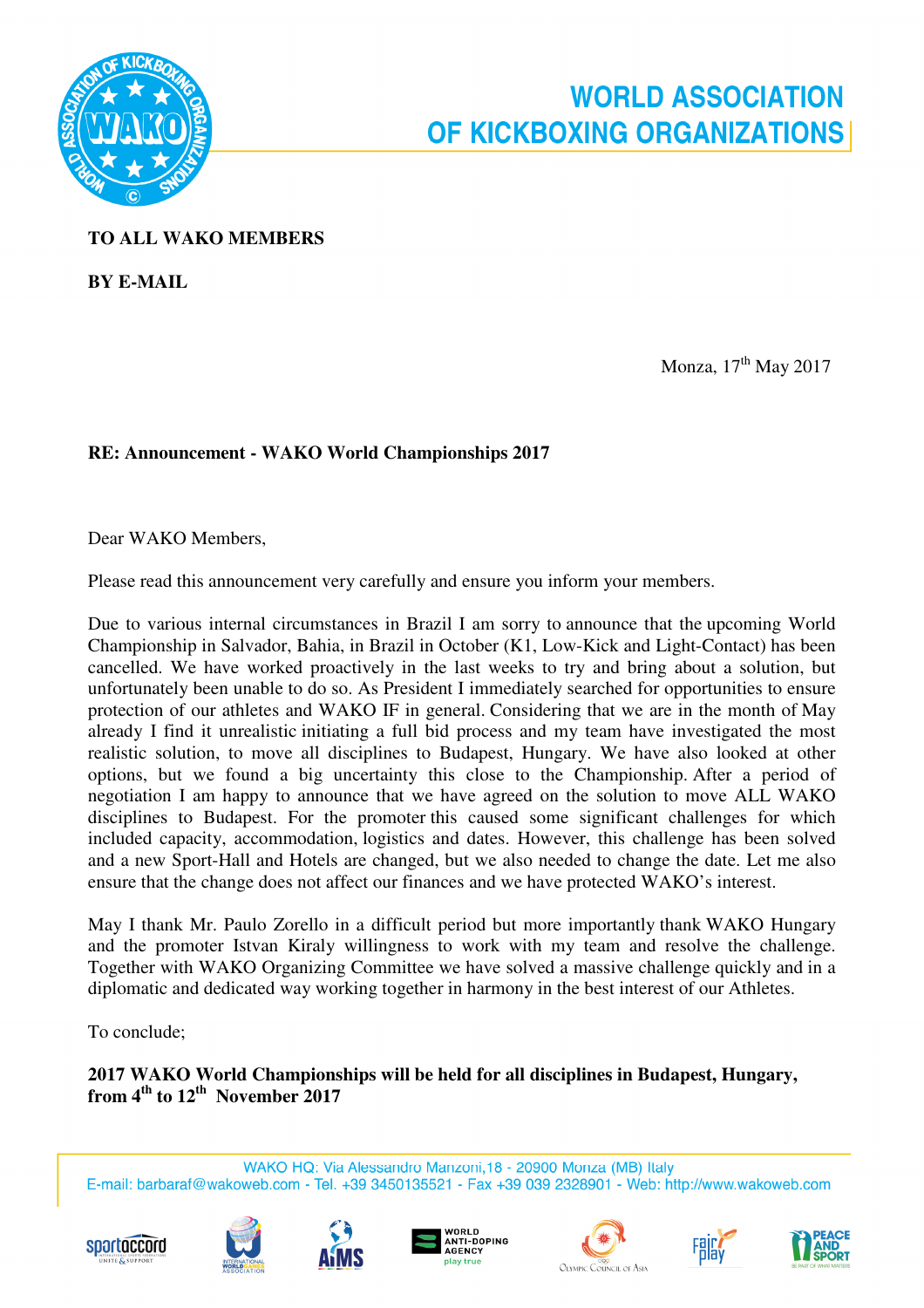

## **WORLD ASSOCIATION** OF KICKBOXING ORGANIZATIONS

Please find below a note from our WAKO PanAm President, Paulo Zorello;

*Dear Board Members and all WAKO affiliates,* 

*I am the president of the Brazilian Kickboxing Confederation since 1991 and since its foundation we hold the Brazilian Kickboxing Championship and the Brazilian Kickboxing Cup every year, we currently are in the 27th edition. Last year, we had 1245 athletes attending the Brazilian Championship and 935 athletes attending the Brazilian Cup. This year, we will organize both events in July and September, respectively, and we will probably break those attendance records.* 

*I am also the president of WAKO PANAM since 2006, but our entity's activities started in 1994, when we organized the first edition of the Pan-American Kickboxing Championship. During all these years, we held nine editions of the South American Kickboxing Championship, the last edition in Santiago de Chile in 2015, and another ninth editions of the Pan-American Kickboxing Championship, the last edition was held in Cancun, Mexico, in 2016.* 

*The next events in 2017 and 2018 are already scheduled.* 

*This year WAKO PANAM held the second edition of the International Kickboxing Seminar, for athletes and referees, at its Training Center in Piracicaba, Sao Paulo state, Brazil, with participants coming from 7 different countries of the continent. I* 

*n addition to that, WAKO PANAM will hold:* 

- *Bolivarian Kickboxing Championship, in Ecuador*
- *Caribbean Open, in Trinidad & Tobago*
- *Mexican Open, in Mexico*
- *South American Championship, in Uruguay*

*In addition to the technical development of our athletes and referees, WAKO PANAM will be the first continental confederation to have its headquarter and training center inside the facilities of a National Olympic Committee which will be inaugurated in June, inside the facilities of the Paraguayan Olympic Committee.* 

*However this release is not only to show how much we are working hard toward WAKO's development and how much we try hard to bring Kickboxing to all countries of our continent and to reach our dream of the Olympic recognition. We also have problems and, together, we will overcome them.* 

*That said, I hereby want to inform you all that the Brazilian Kickboxing Confederation will not hold the WAKO World Championship stage for K1 Rules, Low Kick and Kick Light, scheduled for October 2017.* 

*I hope I can count on the support of everyone, who during all these years shared with me the dream to put our Kickboxing in the place it deserves. Also I would like to apologize for all the problems* 

WAKO HQ: Via Alessandro Manzoni, 18 - 20900 Monza (MB) Italy

E-mail: barbaraf@wakoweb.com - Tel. +39 3450135521 - Fax +39 039 2328901 - Web: http://www.wakoweb.com